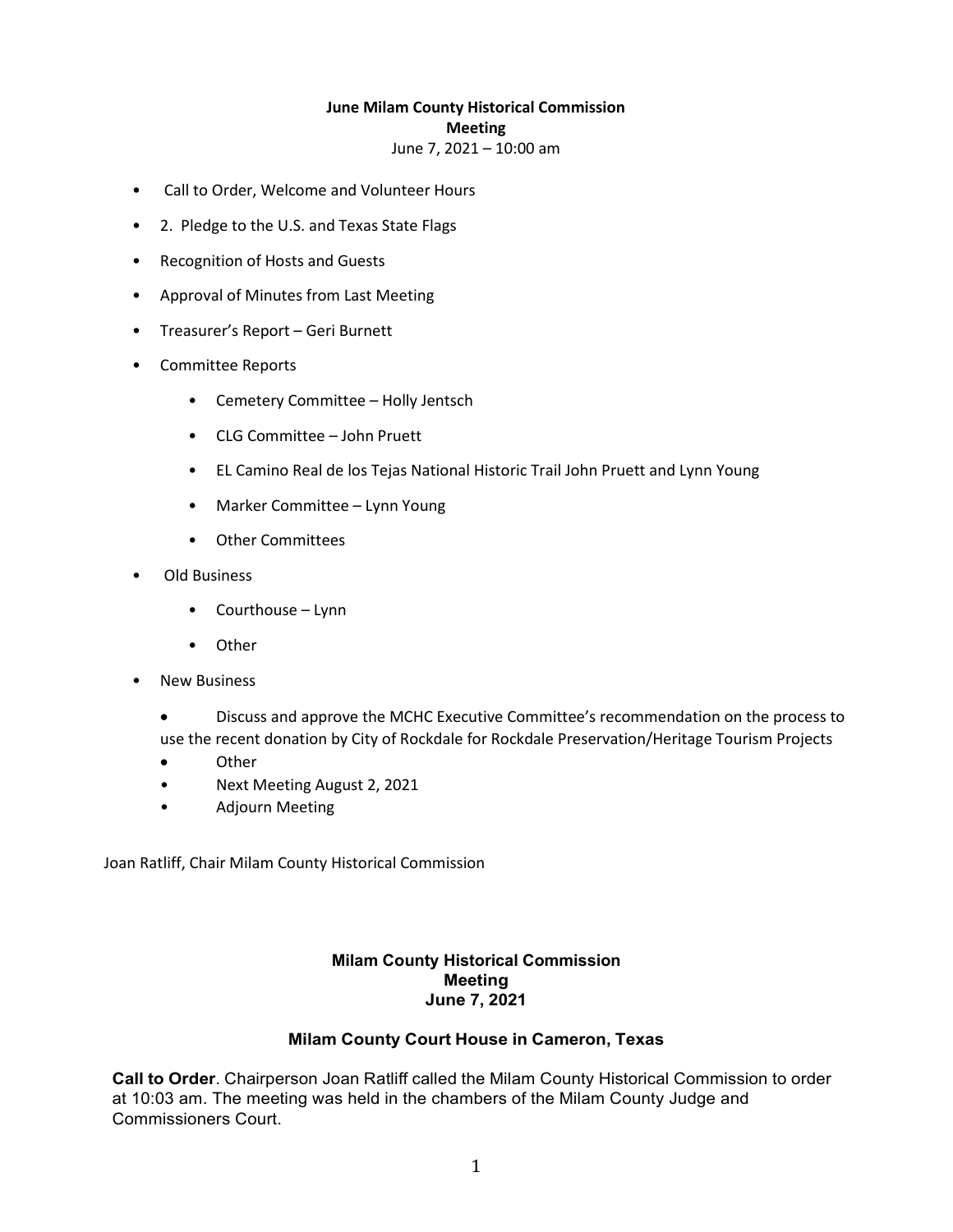**Welcome/Volunteer Hours**: Chairperson Ratliff welcomed members and requested members submit volunteer hours by mail.

**Pledges of Allegiance**. Those in attendance recited the pledges of allegiance to the flag of the United States and the flag of Texas.

**Recognition of Hosts and Guests.** Joan recognized our guests Michelle Morgan, Economic Director for Milam County, and Jennifer Patton, of Rockdale.

**Approval of the April 5, 2021 Minutes**. The minutes were distributed by email to members prior to the meeting. Elissa Benford made a motion to approve the minutes as distributed. Lynn Young seconded the motion which carried.

**Approval of the Treasurer's Reports**. Geri Burnett presented the reports as follows:

The beginning balance in the general fund on March 1, 2021 was \$40,716.57. Revenue was \$1,023.43 and there were \$50.78 disbursements giving an ending balance on March 31 of \$41,689.16 of which \$4,000 was in funds dedicated to the Rosenwald School.

The beginning balance for the MCHC Preservation Fund on March 1, 2021 was \$11,268.45. Revenue was \$6,48 with no disbursements leaving a balance on January 31 of \$11,274.93 of which \$7,228.46 is available.

The beginning balance in the general fund on April 1, 2021, was \$41,689.16. Revenue was \$101.57 and there were \$1,000.00 disbursements (transferred to the Grant Fund) giving an ending balance on April 30 of \$40,790.43 of which \$4,000 was in funds dedicated to the Rosenwald School.

The beginning balance for the MCHC Preservation Fund on April 1 was \$11,274.93. Revenue was \$1,007.19 (interest and the transfer) with no disbursements leaving a balance on April 30 of \$12,282.12 of which \$7,946.45 is available.

The motion to approve the treasurer's report was made by Mary Neely and seconded by Elaine Bauman. The motion carried.

## **COMMITTEE REPORTS**

**Cemetery Committee – Holly Jentsch.** Holly reported on the various cemeteries she is continuing to visit and work. Cemeteries include the Laughlin, Gause, Richards//Crayton, Mt. Zion Church, Story, and Salem-Wilson. She shared antidotal information about one of the early settlers in Milam County, Jeremiah Monroe Wilhelm. His descendants are buried in several Milam County cemeteries including: Sandy Creek, Salem-Winston, Old City Cameron, and Oak